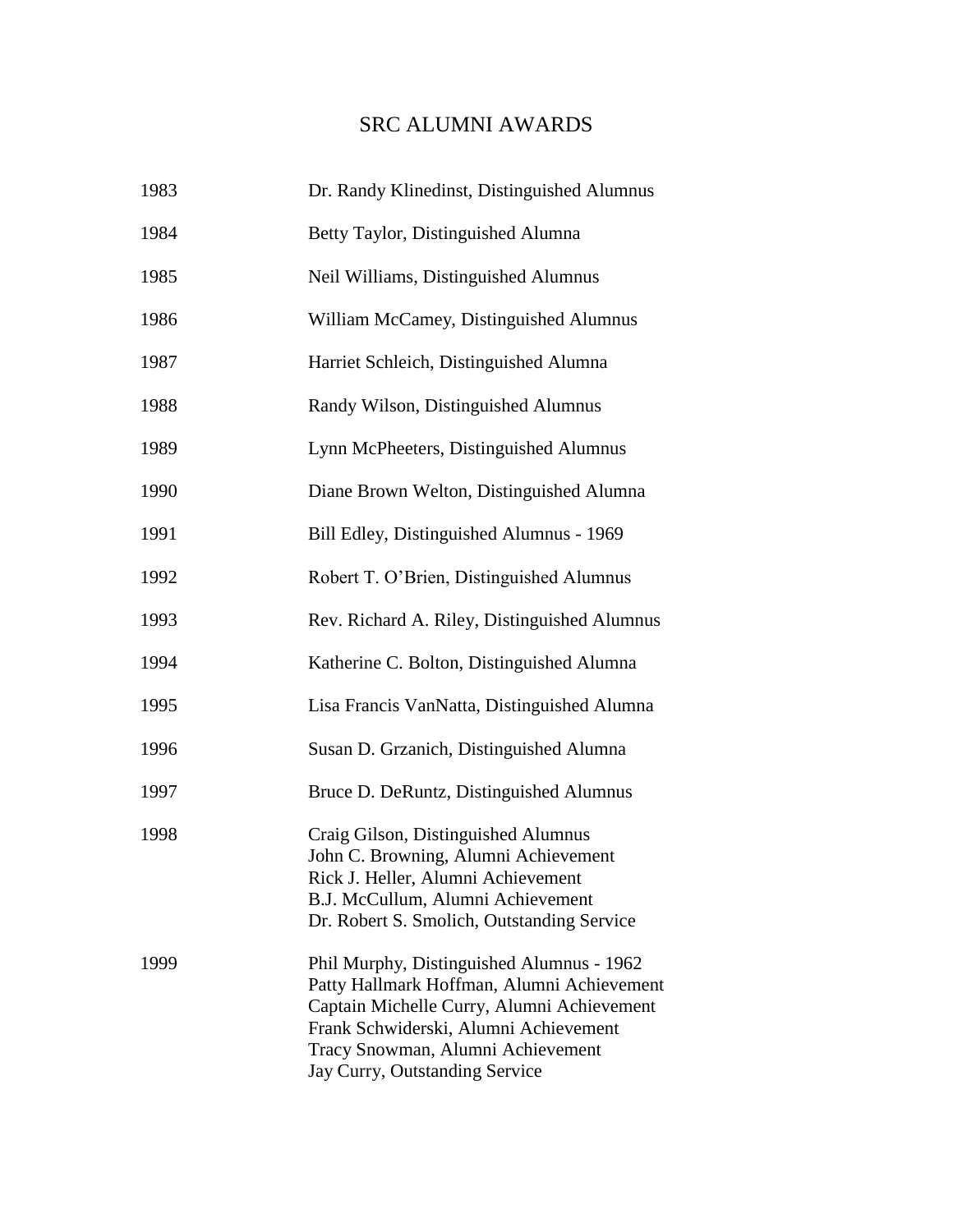| 2000 | John Browning, Distinguished Alumnus - 1963<br>Dennis Berry, Alumni Achievement - 1976<br>Don DeRenzy, Alumni Achievement<br>R.J. Lancaster, Alumni Achievement - 1966<br>Larry Overcash, M.D., Alumni Achievement - 1974<br>Eileen Peerless, Alumni Achievement - 1963<br>Hearl Bishop, Outstanding Service |
|------|--------------------------------------------------------------------------------------------------------------------------------------------------------------------------------------------------------------------------------------------------------------------------------------------------------------|
| 2001 | Leonard Kovachevich, Distinguished Alumnus<br>Katrina Hamilton, Alumni Achievement<br>Steve Johnson, Alumni Achievement - 1963<br>Robert Kauzlarich, Alumni Achievement - 1965<br>Danny Leezer, Alumni Achievement<br>Betty Starasta, Outstanding Service                                                    |
| 2002 | R.J. Lancaster, Distinguished Alumnus<br>Henry Dare, Alumni Achievement - 1972<br>Darlene King, Alumni Achievement<br>Curt Oldfield, Alumni Achievement<br>Pam Wilson, Alumni Achievement - 1977<br>Martha & Ted Strode, Outstanding Service                                                                 |
| 2003 | Michelle Curry, Distinguished Alumna<br>Rob Bobell, Alumni Achievement<br>Darrel Burnett, Alumni Achievement - 1976<br>Ken Krock, M.D., Alumni Achievement<br>Eric Matthews, Alumni Achievement<br>Clayton Apt, Outstanding Service                                                                          |
| 2004 | Dennis Berry, Distinguished Alumnus<br>Alma Lee Wertman, Alumni Achievement<br>Rod Heinze, Alumni Achievement<br>Steve Saunders, Alumni Achievement<br>Jeremy Krock, Alumni Achievement<br>Mr. & Mrs. L.D. Barnard, Outstanding Service                                                                      |
| 2005 | Darrell Burnett, Distinguished Alumnus<br>Bill Dodds, Alumni Achievement<br>Darrell Edwards, Alumni Achievement<br>Martha Harr, Alumni Achievement<br>Tom Shafer, Alumni Achievement<br>Jim Carter, Outstanding Service                                                                                      |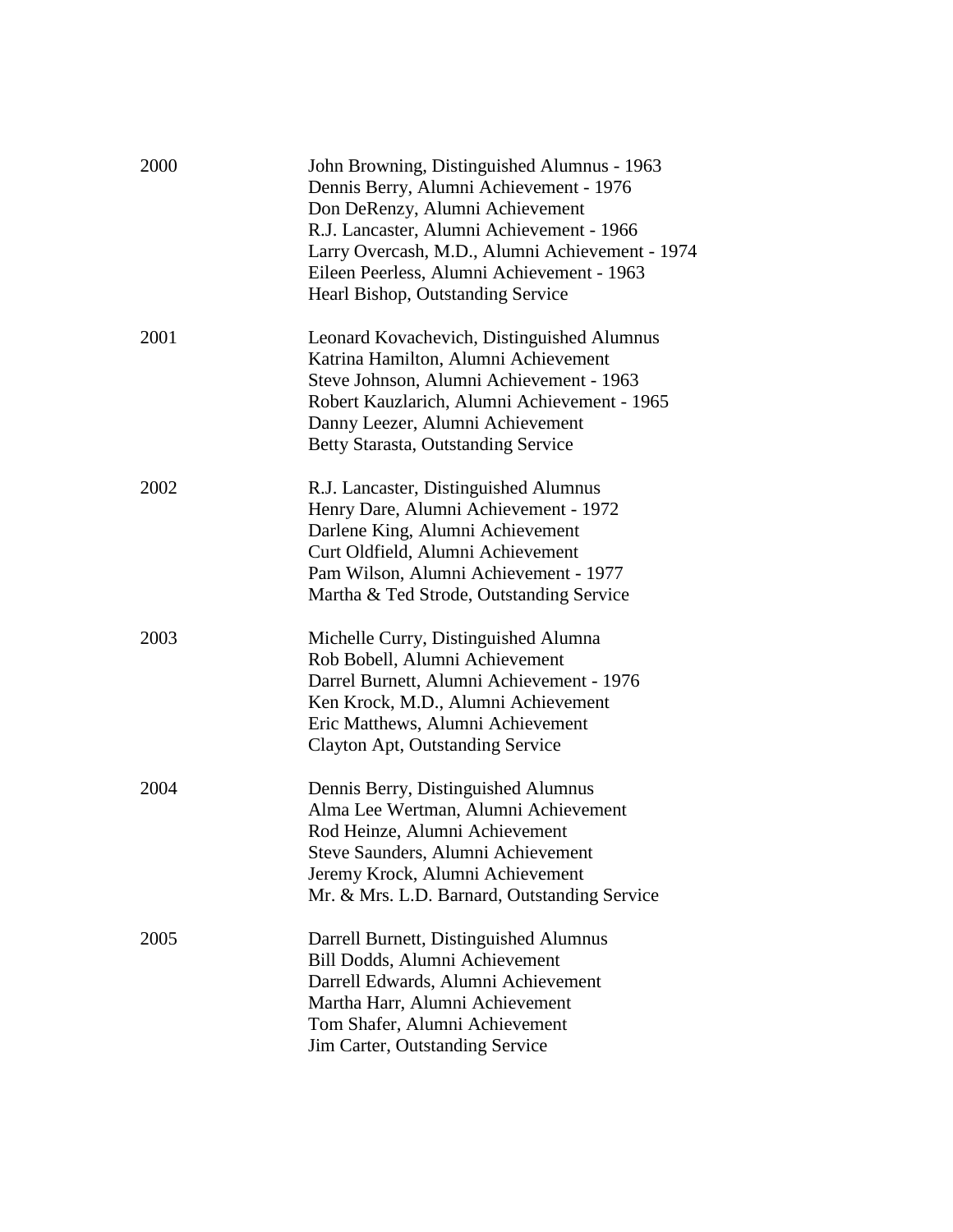| 2006 | Eric Matthews, Distinguished Alumnus<br>Denny Dalmasso, Alumni Achievement<br>Loyd Dodd, Alumni Achievement<br>Rick Klinedinst, Alumni Achievement<br>Bart Welker, Alumni Achievement<br>Betty & Edward Georgieff, Outstanding Service                                                             |
|------|----------------------------------------------------------------------------------------------------------------------------------------------------------------------------------------------------------------------------------------------------------------------------------------------------|
| 2007 | Nancy Howerter, Alumni Achievement<br>Deon Maas, Alumni Achievement<br>Jacob Welch, Alumni Achievement<br>Ronald Zessin, Alumni Achievement<br>The Honorable Ray LaHood, Outstanding Service Award<br>Virginia Vasen, Distinguished Spoon River College Retiree Award                              |
| 2008 | Kathy Luker, Alumni Achievement<br>Dr. Matt McClure, Alumni Achievement<br>Nicholee Page, Alumni Achievement<br>Bill Thomas, Alumni Achievement<br>Ken Emme, Outstanding Service Award<br>Dr. Gary King, Distinguished Spoon River College Retiree Award<br>Alma Lee Wertman, Distinguished Alumni |
| 2009 | Nancy Barnhart, Alumni Achievement<br>Bonnie Cremer, Alumni Achievement<br>Jim Hartford, Alumni Achievement<br>Beau Ingledue, Alumni Achievement<br>Jeremy Krock, Distinguished Alumni<br><b>Rick Klinedinst, Outstanding Service</b><br>Jim Rowe, Distinguished Retiree                           |
| 2010 | Jack Baily, Alumni Achievement<br>Linda M. Butler, Alumni Achievement<br>Chris Duncan, Alumni Achievement – 1999<br>Kevin Meade, Alumni Achievement – 1976<br>Bonita Stine, Distinguished Retiree Award<br><b>Athletic Hall of Fame Inductees</b><br>Vance Clarke - 1999<br>Ed Georgieff           |
|      | Curley "Boo" Johnson -1982-83<br>Teresa Morgan - 1978<br>Audrey "Sandy" Weeks                                                                                                                                                                                                                      |
| 2011 | Lisa Burch, Alumni Achievement<br>Rita Potter, Alumni Achievement                                                                                                                                                                                                                                  |